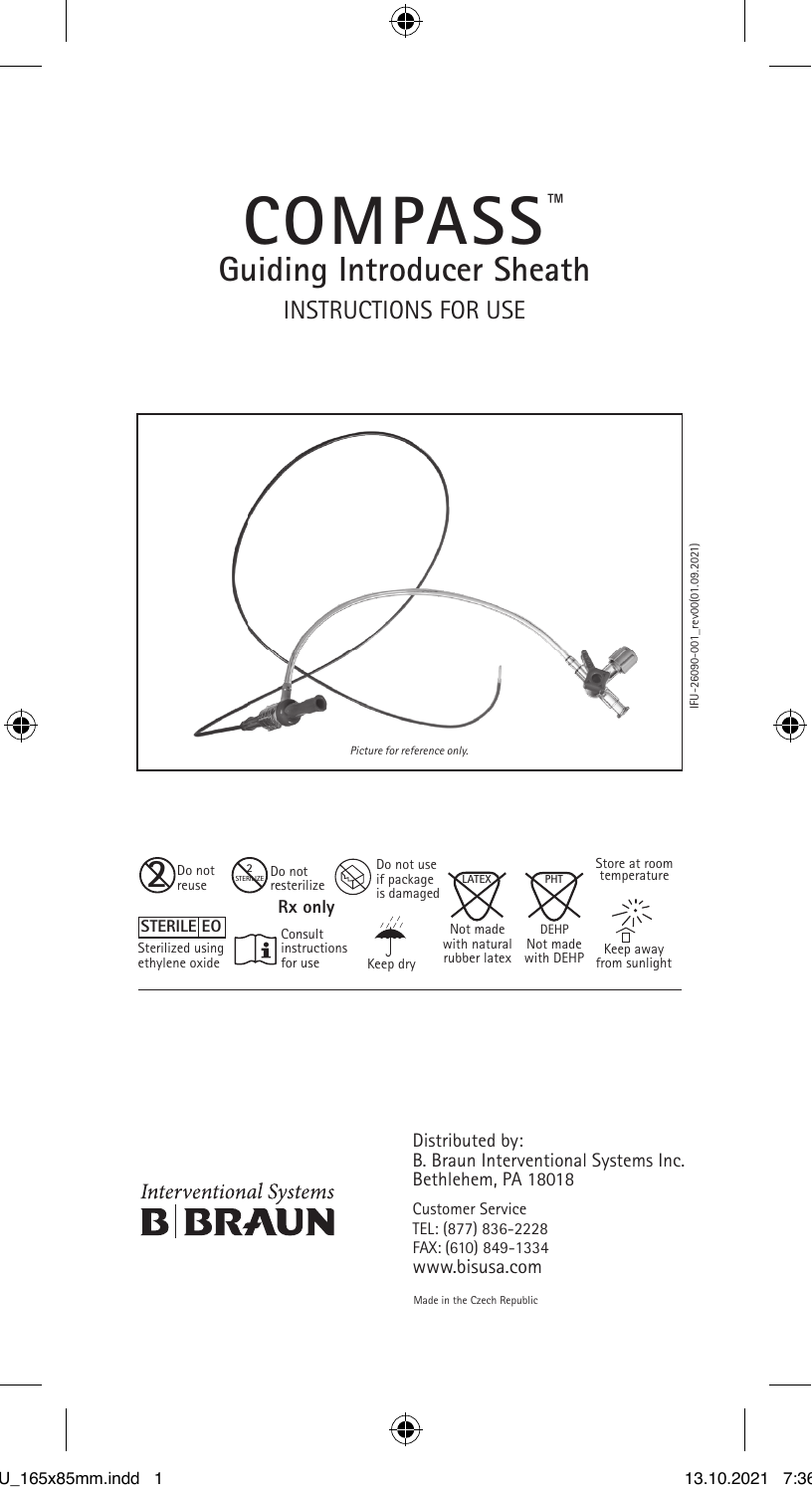# **COMPASS™ Guiding Introducer Sheath**

**Read all instructions carefully prior to use. Observe all warnings and precautions noted throughout instructions. Failure to do so may result in serious complications.**

### **INTENDED USE**

The COMPASS™ Guiding Introducer Sheath is indicated to be used for introduction of interventional and diagnostic devices into the peripheral (and coronary) vasculature. The device is also intended to be used within a pediatric population.

### **DEVICE DESCRIPTION**

The COMPASS™ Guiding Introducer Sheath consists of the following parts:

- One (1) introducer sheath with hemostasis valve and
- One (1) dilator 45cm, 60cm and 90cm product models or
- Two (2) dilators 15cm product models

The COMPASS™ Guiding Introducer Sheath consists of an introducer sheath with hemostasis valve and side port, as well as locking dilator with a tapered tip at the distal end. The locking dilator with snap-fit secures the dilator for safe insertion and prevents backout. The main introducer sheath tubing is connected at the proximal end to a hemostasis valve with side port tubing that is connected to a plastic 3-way stopcock valve. The side port is used for flushing the introducer sheath. The introducer sheath is introduced into the vascular system with the aid of the locking dilator. The hemostasis valve at the proximal end of the introducer sheath conforms and seals around guide wires and catheters to reduce blood leakage from the introducer sheath. A radiopaque marker helps identify the distal end of the introducer sheath. The introducer sheath has a hydrophobic silicone coating on the outer surface of the distal portion.

### **DIRECTIONS FOR USE**

#### **SHEATH PREPARATION:**

- 1. Prepare the insertion using aseptic technique and local anaesthesia as necessary.
- 2. Remove the COMPASS™ Guiding Introducer Sheath and dilator from the packaging using aseptic technique and examine for possible damage and defects. Do not use in case of visible damage.
- 3. Ensure that the detachable hemostasis valve is securely tightened to the hub of the sheath.
- 4. Flush dilator, introducer sheath and side port with saline, suitable isotonic solution or heparinized intravenous fluid. After flushing side port, turn stopcock to OFF position to keep flushing solution in side port and prevent bleeding after insertion into the vessel.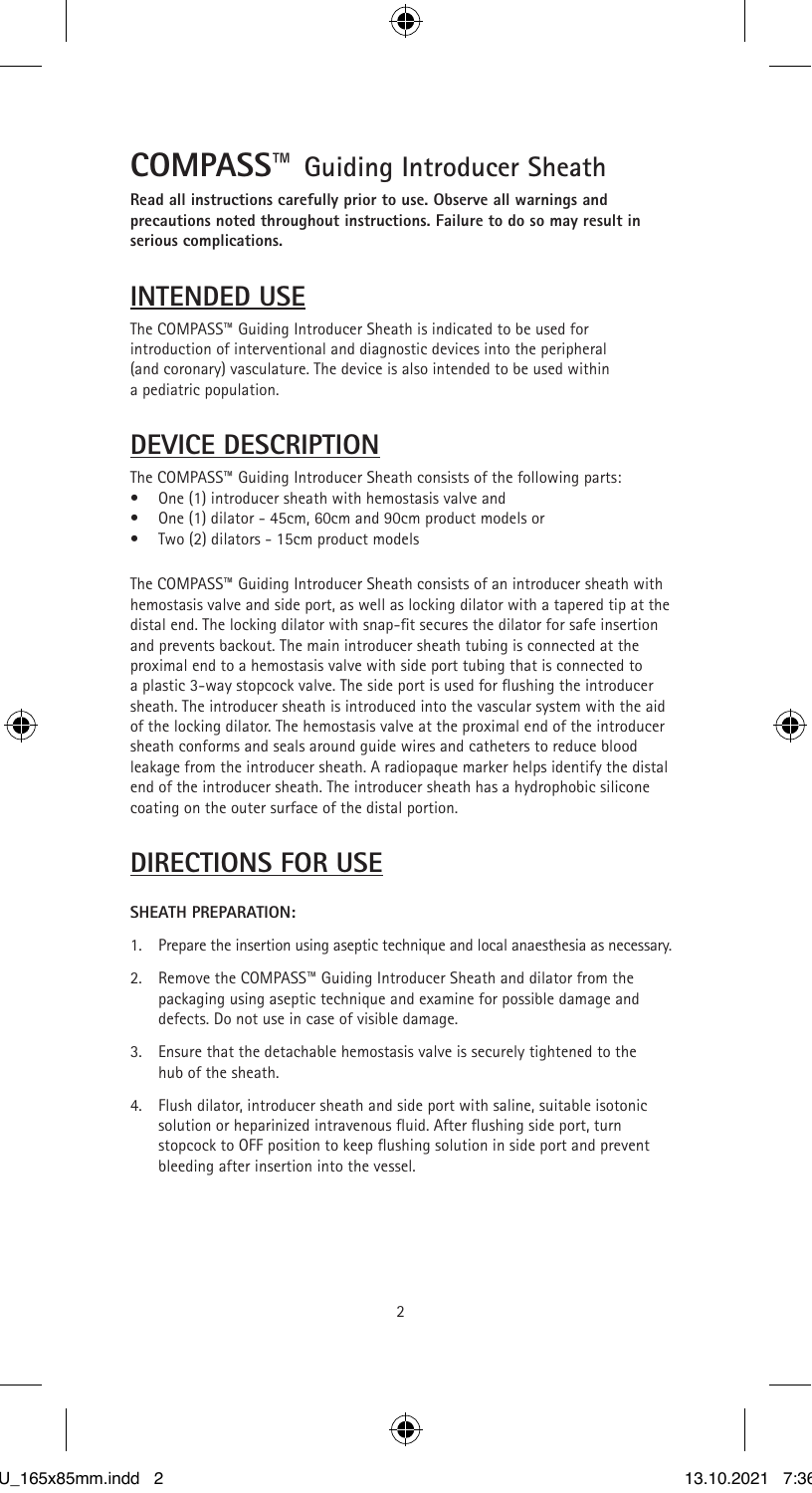#### **SHEATH INSERTION:**

- 1. Insert dilator tip trough the hemostatis valve of the COMPASS™ Guiding Introducer Sheath completely into the introducer sheath until the dilator hub comes in contact with the hemostasis valve to ensure that the tapered portion of the dilator is beyond the end of the introducer sheath. When advancing the introducer sheath, ensure that the dilator remains fully inserted into the introducer sheath to avoid damage to the vessel.
- 2. Follow standard recommended practice for vessel puncture or incision. While holding the access needle, place flexible or J-end of the guide wire through access needle into the vessel.

**Remark:** Refer to product labelling for the guide wire size compatible with system components.

**Caution:** Do not advance the guide wire if resistance is met. Determine cause of resistance before proceeding.

- 3. Hold guide wire in place and remove access needle. Hold pressure at the site until the introducer sheath / dilator assembly is placed.
- 4. Insert the introducer sheath / dilator assembly over the guide wire into the vessel. Under fluoroscopic guidance, carefully advance the introducer sheath / dilator assembly over the guide wire until it is at the desired location. Do not allow dilator to back out of the introducer sheath while advancing. Stop advancement if resistance is met and investigate cause before proceeding.
- 5. After the introducer sheath / dilator assembly has been positioned to the desired location, hold the introducer sheath steady and maintain guide wire position while withdrawing the dilator from the introducer sheath over the guide wire until it is completely removed.
- 6. Aspiration from the side port extension to remove any potential air. After aspiration, flush the side port with a suitable solution. Stopcock should be turned off to maintain fluid in side port.
- 7. While maintaining the position of the guide wire, advance catheter or other interventional device over the guide wire into the introducer sheath.

**Remark:** Hold the introducer sheath in place when inserting, positioning, or removing the devices.

**Remark:** When the introducer sheath will remain in a vessel for an extended time period, consider using a continuous drip of heparinized intravenous fluid under pressure administered through the side port connection.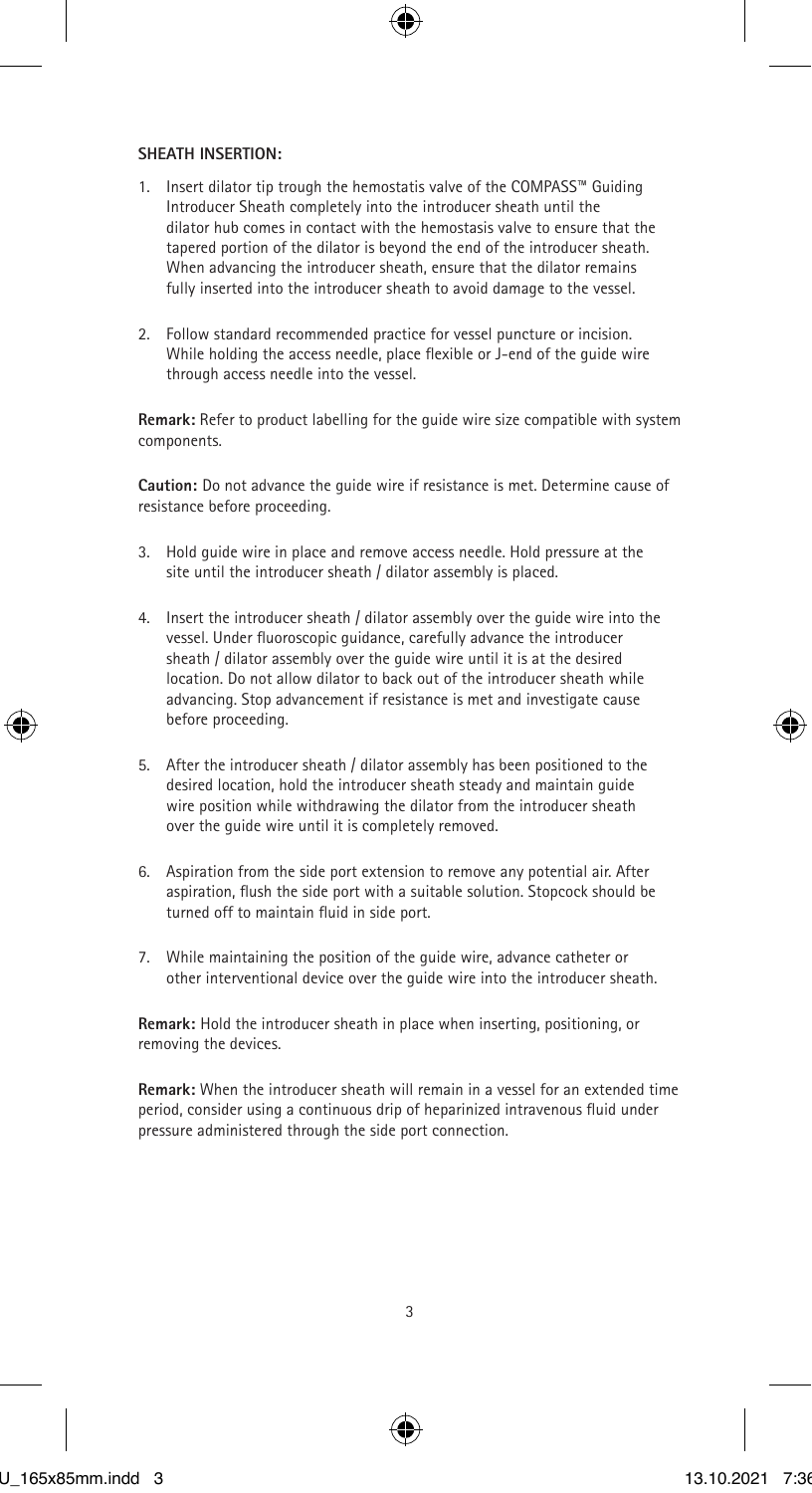#### **SHEATH REMOVAL:**

- 1. Insert the dilator over the guide wire and fully into the introducer sheath.
- 2. The introducer sheath may be removed when clinically indicated. Compression on the vessel above the puncture site should be started as the introducer sheath is slowly removed.

**Remark:** Collected fibrin at the tip of the introducer sheath may be aspirated via the side arm tubing prior to removal of the introducer sheath.

- 3. Discard the introducer sheath appropriately.
- 4. Upon removal of the introducer sheath, precautions should be taken to prevent bleeding, vessel damage, or other serious injury.

## **CONTRAINDICATIONS**

The COMPASS™ Guiding Introducer Sheath is not designed, sold or intended for any use other than indicated.

It is the responsibility of the physician to determine whether any physical impairment of the patient would contraindicate the use of this device. Do not attempt introducer sheath insertion or use if the following conditions apply:

- Anatomical irregularities in the patients extremities that could interfere with proper placement of the catheter
- An adjacent vascular access device that could compromise catheter care and cleanliness
- Prior trauma to vessels that could interfere with insertion of the catheter
- Infection or lesion near the insertion site
- Radial access is contraindicated if there is an abnormal Allen's Test, radial pulse, or insufficient dual arterial supply

### **WARNINGS**

- Read the instructions prior to use.
- This device should only be used by or under the direction of physicians thoroughly trained in the technique of catheter delivery systems.
- This device is intended for single use only. Do not reuse, resterilize or autoclave. Reuse of single use devices creates a potential risk of patient or user infections. Contamination of the device may lead to injury, illness or death of the patient. Cleaning, disinfection and sterilization may compromise essential material and design characteristics leading to device failure. The manufacturer will not be responsible for any direct, incidental or consequential damages resulting from resterilization or reuse.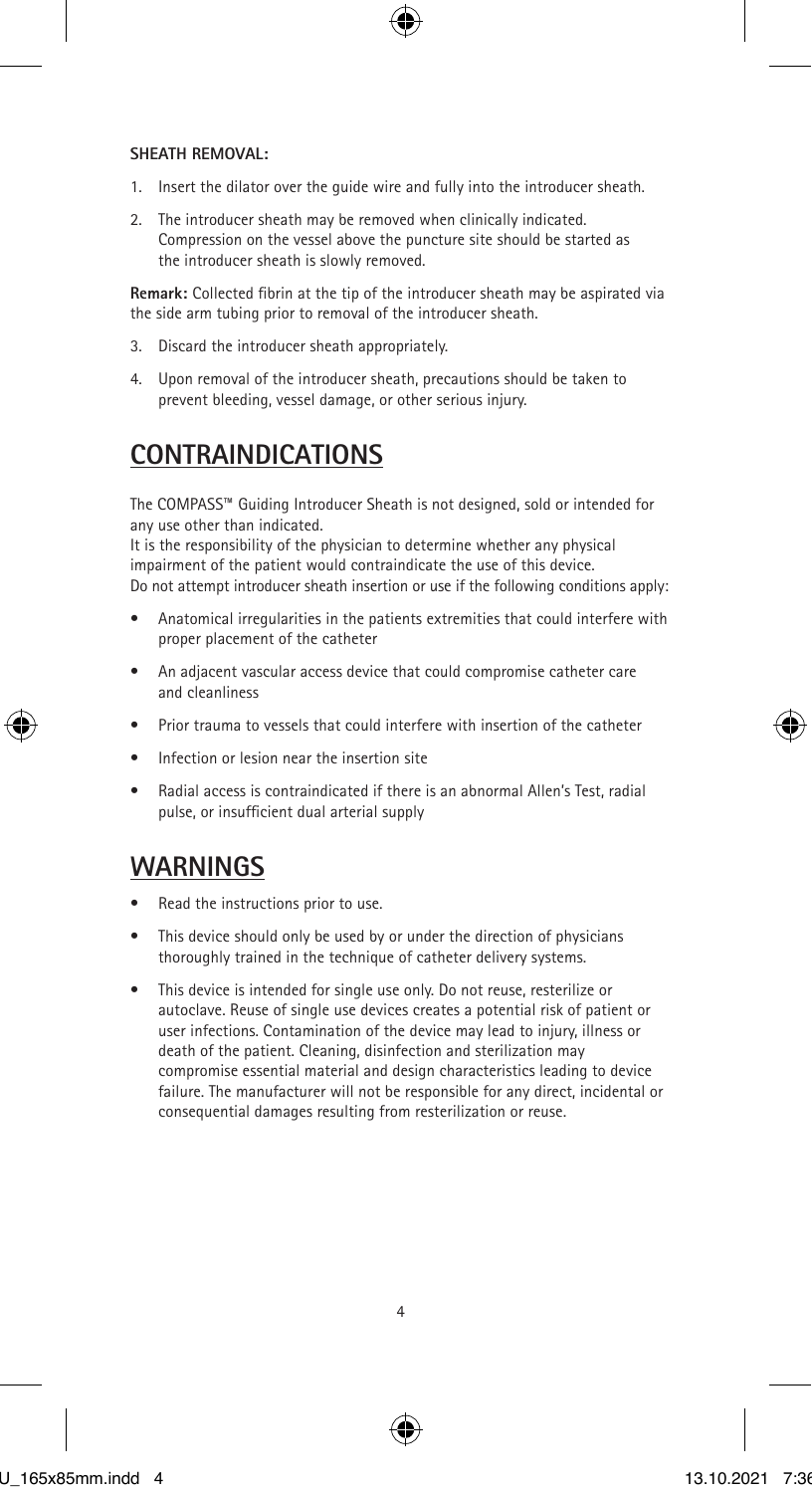- Do not alter this device. Alterations may impair function.
- Do not attempt to advance or withdraw the introducer, guide wire, catheter, or other interventional device if resistance is felt. Use fluoroscopy to determine the cause. If the cause cannot be determined and corrected, discontinue the procedure and withdraw the introducer sheath. Continued advancement or retraction against resistance may result in serious injury, and / or breakage of the quide wire, introducer sheath, catheter or interventional medical device.
- Do not use the device if the package or contents appear damaged in any way.
- Protection tube from sheath and dilator must be removed prior to use.
- Do not use the device with a power injector.
- Verify compatibility of the introducer sheath, device, catheter and accessories prior to use.
- Do not attempt to use a guide wire with a maximum diameter greater than specified on package label. Device damage or breakage may occur.
- Do not attempt to insert a catheter or other interventional device with a diameter larger than the introducer sheath size indicated. Device damage or breakage may occur.
- **•** Observe sterile technique at all times when handling and inserting or removing the catheter.
- Adequate heparinization must be maintained during the procedure.
- Device contains metal parts: do not expose to MRI.
- The medical techniques and procedures described in these instructions are presented as an example only, and do not represent ALL medically acceptable protocols. They are not intended as a substitute for the physicians experience and judgment in treating any specific patient.

In case of radial access:

- Prior to beginning radial artery access, an assessment such as the Allen's test should be performed to access the presence/adequacy of dual arterial circulation to the hand.
- Do not leave the introducer in place for extended periods of time without a catheter or obturator to support the cannula wall.